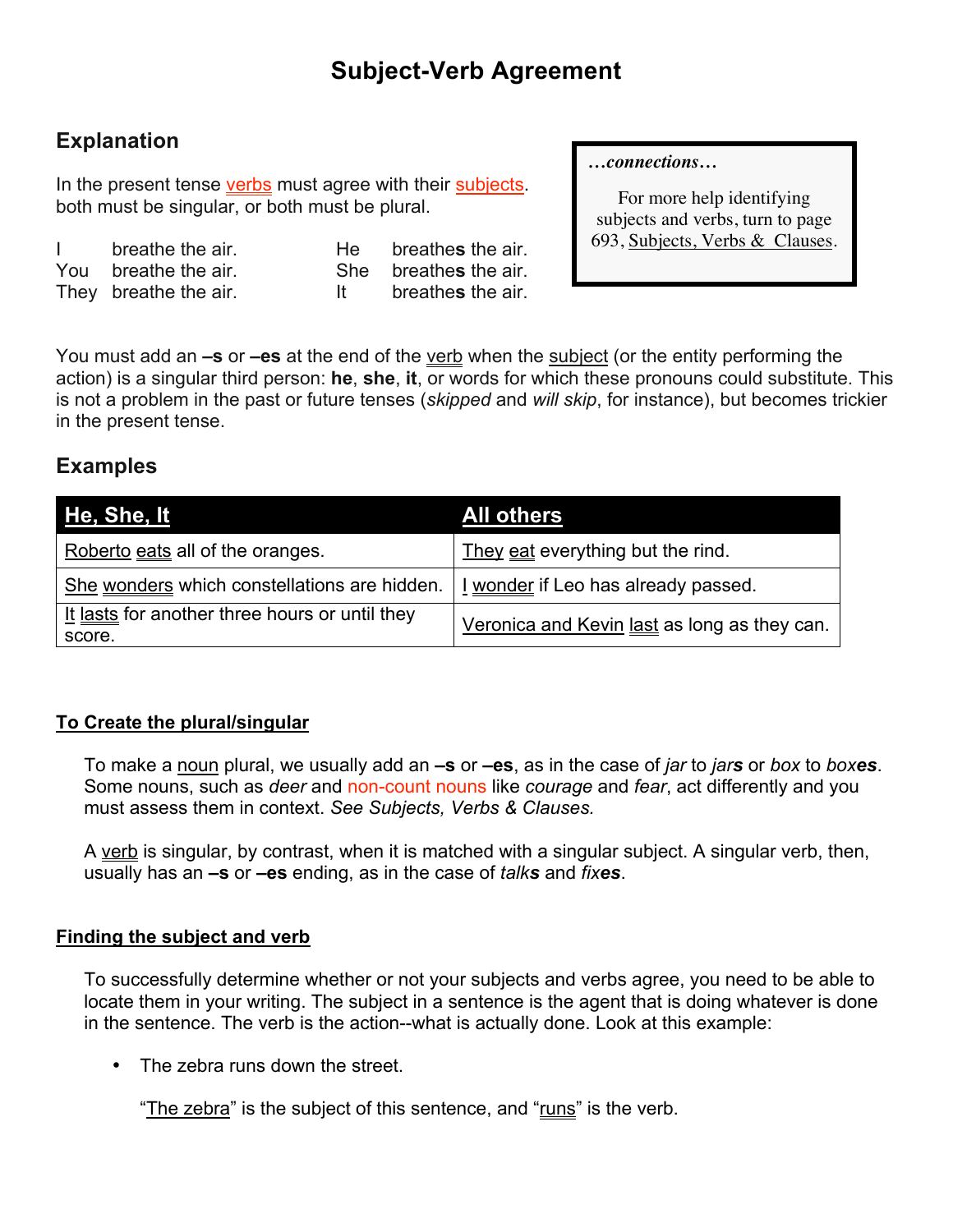#### **Use Pronouns to Help**

When the pronouns *he*, *she* or *it* are used as a subject in a sentence, the verb is always singular, and therefore will contain an –**s** or –**es** ending.

- He takes the money.
- She stacks the papers.
- It chimes hourly.

All other pronouns (I, you, we, they) require a plural verb (one without an –**s** or –**es** ending).

- They skate until March if the ice holds.
- We borrow money to pay our loans.

You can use these pronoun rules to determine whether your verb should be plural or singular. Let's look at a variety of subjects, and see which pronouns can replace them.

| <b>Subject</b>            | <u>Pronoun</u><br>substitute | <b>Verb</b> |
|---------------------------|------------------------------|-------------|
| John, Marion and Isaac    | They                         | grow.       |
| The community forest      | It                           |             |
| The leading investigator  | She                          | grows.      |
| The Leaning Tower of Pisa | lt –                         |             |

So, if you can substitute *he*, *she* or *it* for the subject, your verb ought to be singular (with an –**s** or –**es**).

### **Practice Exercises**

Circle the correct verb for each sentence.

*Tip: write the pronoun above the subject to help you identify whether the verb should be singular or plural.*

( *He* )

- 1. Jordan ( hang  $($  hangs) the picture upside down above his futon.
- $($ 2. *Starry Night* ( contain / contains ) eleven stars and one swirling moon.
- $($ 3. The hammers ( pound / pounds ) the nails until each corner is flush against the wall.
- $($ 4. Van Gogh's sister ( take / takes ) most of the credit for his genius.
- $($ 5. The yellows in the painting ( swirl / swirls ) around the blue sky rather than the other way around.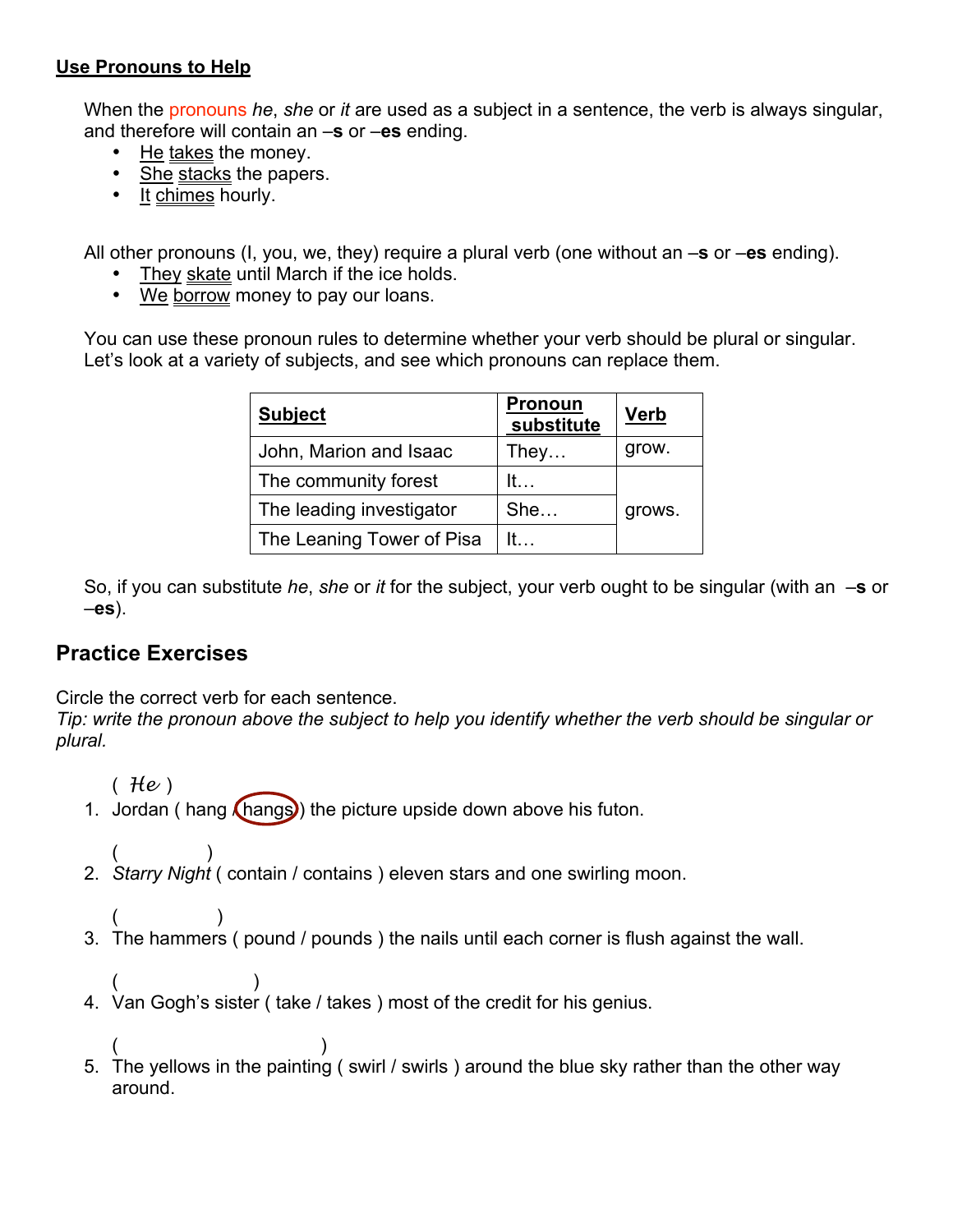### **Complicated subjects**

Some subjects include phrases that might confuse you into choosing the wrong verb. The verb agrees with the subject, not the noun or pronoun in the phrase.



- One of the brothers is missing.
- The computer building, including all of the labs, closes its doors promptly at seven.

Subjects connected by "*and*" require a plural verb. Subjects connected by "*or*" or "*nor*" require a singular.

- John and Jeff drive downtown.
- A sandwich or muffin is fine.
- Neither rain nor shine help the soccer field.

If a compound subject has both plural and singular nouns, follow the pronoun rule for the noun *closest* to the verb.

• One walnut or two acorns fill a squirrel for a day.

#### **Agreement Exercise**

Fill in the verb for each sentence.

| <b>Subject</b>               | <u>Verb</u> |               |                                            |
|------------------------------|-------------|---------------|--------------------------------------------|
| Martin and his mother        | play        | [to play]     | backgammon every day after work.           |
| The junior or senior         |             | [to march]    | in the Homecoming parade.                  |
| A plum, and not the carrots, |             | [to provide]  | valuable nutrients to the body.            |
| Martha or Dan's children     |             | [to scribble] | on the wall to create their art.           |
| The banana's peel            |             | [to stretch]  | across the floor to make them trip.        |
| Saving of electricity        |             | [to take]     | strong initiative, but benefits all of us. |
| The group of friends         |             | [to call]     | each card aloud to win the game.           |